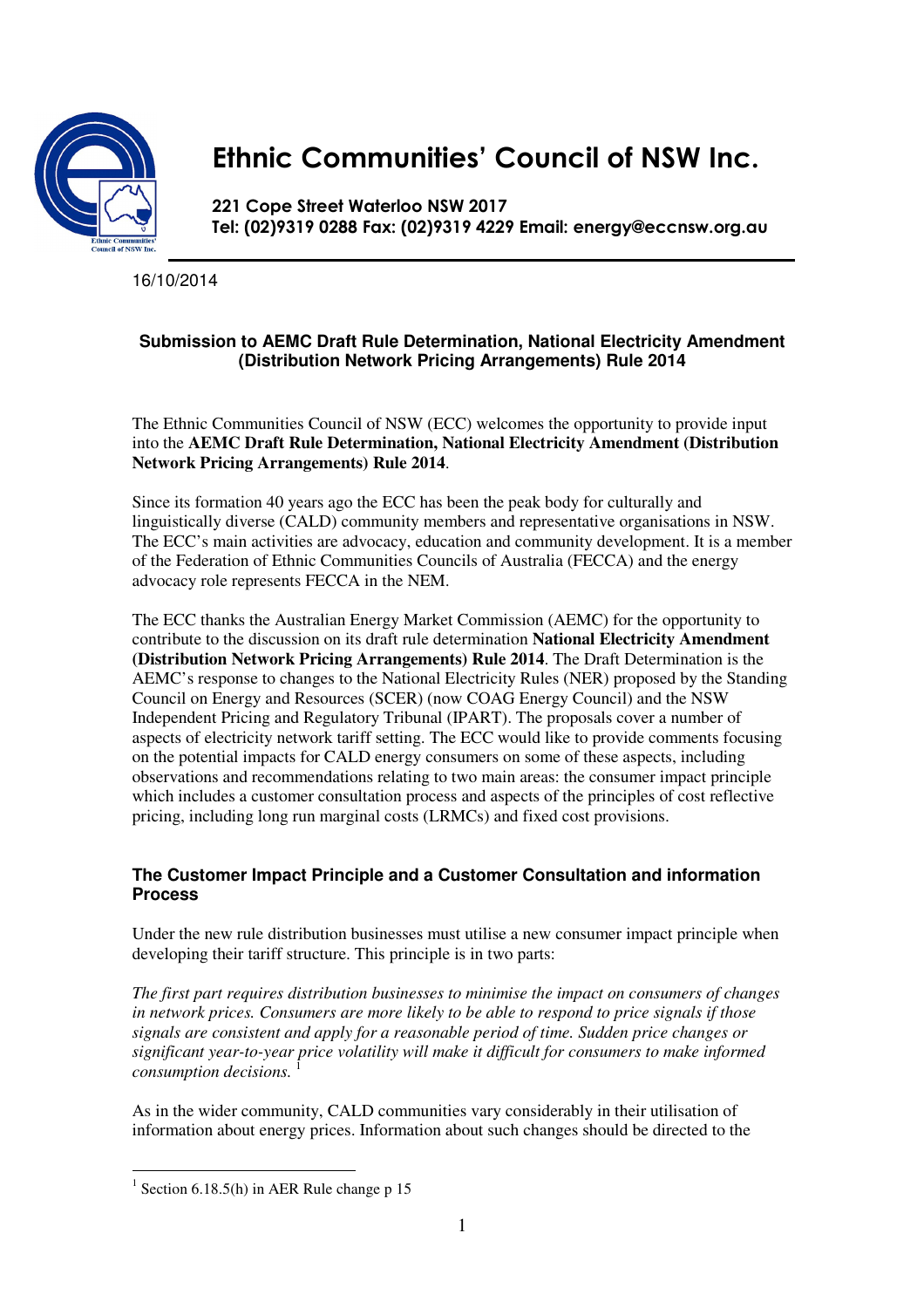CALD community in language and made easily available to the diverse CALD communities. CALD communities have differing use of the internet. Some communities use it successfully to gain information, however recent research as part of a survey in the Business Energy Smart Tips (BEST) project undertaken by the ECC NSW has shown that there is currently a very limited use of the internet for information on energy use by CALD small commercial businesses.<sup>2</sup>

Some CALD communities have a considerable proportion of their members falling in the 'vulnerable or disadvantaged' category, particularly those communities whose members comprise recent arrivals and refugees. Successful application of price signals and information about energy pricing for these members of the CALD community would require careful planning and implementation. Previous projects undertaken by the ECC have indicated that the use of information in language has a much greater efficacy when used in concert with targeted use of bilingual educators who are themselves members of the CALD community.<sup>3</sup>

*The second part of this principle requires network prices to be reasonably capable of being understood by consumers. Consumers will not be able to respond to price signals if they cannot relate price structures to their usage decisions. Distribution businesses must transparently address these requirements and the cost reflectivity principles described above. They may depart from the cost reflectivity principles to the extent necessary to meet this consumer impact principle.<sup>4</sup>*

Again, CALD communities vary considerably in their ability to understand the material presented to them in a utility bill. The ECC maintains that it is not enough to provide information via the internet or brochure in language. Such information needs to be complemented by the use of community specific bilingual educators, particularly in communities with high proportions of vulnerable or disadvantaged members.

The draft rule specifically excludes retailers from having to structure their prices to match the structure of network pricing<sup>5</sup>. The ability of CALD consumers to understand the pricing structure and process will be complicated considerably once retailers have potentially repackaged DNSP pricing and tariffs into their own tariff packages. This could quite easily have the outcome of severely compromising the objectives of the Rule Change Customer Impact Principle.

In its investigation of different methods of network cost recovery, *Structure of Electricity*  Distribution Network Tariffs: Recovery of Residual Costs,<sup>6</sup> the Brattle Group investigated several overseas networks' application of a 'fairness' principle in their rules governing DNSPs tariff development.. A requirement that DNSPs be required to consult consumers about whether the tariff structure was 'fair, just and reasonable' and the subsequent oversight of this communication as a part of the Consumer Impact Principle would go some way to ensuring that tariffs under the proposed rule change were seen by the community to be 'fair'. Once again, consultation with CALD communities would necessarily have specific requirements and processes to be effective.

 $\overline{a}$ 

<sup>2</sup> Recent research from *BEST project* NSW ECC August 2014 pages 12-13

<sup>&</sup>lt;sup>3</sup> Saving Water in Asian Restaurants Final Report, ECC 2010, 2013

<sup>4</sup> AER Rule change op.cit. p15

<sup>&</sup>lt;sup>5</sup> Draft Rule Determination page iii

<sup>&</sup>lt;sup>6</sup> T Brown and A Faruqui, *Structure of Electricity Distribution Network Tariffs: Recovery of Residual Costs,* Brattle Group August 2014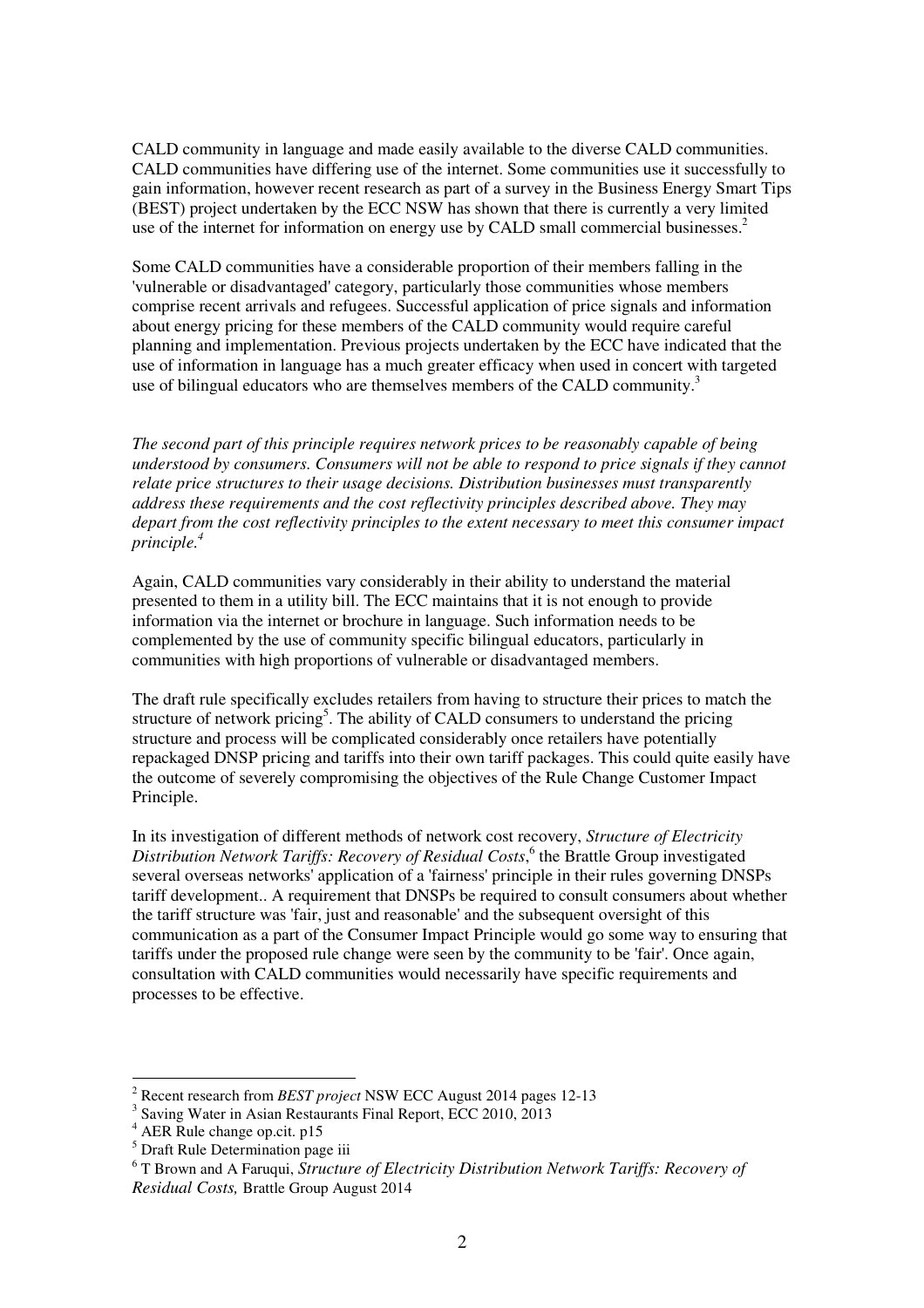#### **Recommendations:**

- *1. The ECC recommends that the AEMC require that CALD communities be consulted in any community consultation process by DNSPs about network tariffs as part of the Consumer Impact Principle and that such consultation should be in language and facilitated by approved bilingual educators for the relevant community.*
- *2. The ECC requests that the AEMC include as part of the Consumer Impact Principle, a requirement that DNSPs consult with consumers, including those from CALD communities, about whether the proposed tariff structures are fair, just and reasonable.*
- *3. The ECC recommends that the AEMC investigate the likelihood that the Customer Impact Principle will be undermined or distorted by the repackaging of tariff structures by retailers and include their determinations as part of the final Determination of this rule change.*
- *4. The ECC supports the recommendation by the Public Interest Advocacy Centre (PIAC) that recommends that the AEMC note the increased responsibilities that the proposed rule change will place on the AER and recommends that the AER be sufficiently resourced to carry out the additional functions involved in investigating and ascertaining compliance with the Customer Impact Principle.*

## **Cost Reflective Pricing**

In the research conducted by NERA<sup>7</sup> for the AEMC, examples were presented to illustrate the cross-subsidies inherent in current tariff structures. The ECC supports the measures in the proposed rule change to remove these cross-subsidies. Some sections of the CALD community, particularly those communities with high proportions of vulnerable or disadvantaged members, do not have the resources or finances to be able to take advantage of existing anomalies in tariff structure. Removal of cross-subsidies would benefit our constituents from those communities.

A major departure from the current process of tariff setting in the draft rule change is the requirement that DNSPs use LRMC to set tariffs. The use of LRMC to calculate tariffs has the potential to provide valuable information to consumers about the cost of energy and give them price signals about their usage in and around critical peak periods.

As indicated in the Brattle report and elsewhere $8$  the calculation of LMRC can be problematic and open to considerable interpretation. In a declining demand scenario with significant spare capacity (current predictions) the LRMC of producing an additional unit of electricity (or retiring a unit) may be close to zero. Legislated income by DNSPs would then be recovered through residual costs.

 $\overline{a}$ <sup>7</sup> Economic Concepts for Pricing Electricity Network Services, A report for the Australian Energy Market Commission, July 2014

 $8$  T Brown and A Faruqui, op cit. see also B Nixey, Ellipson Pty Ltd, in a report commissioned March 2014 www.advocacypanel.com.au/media/docs